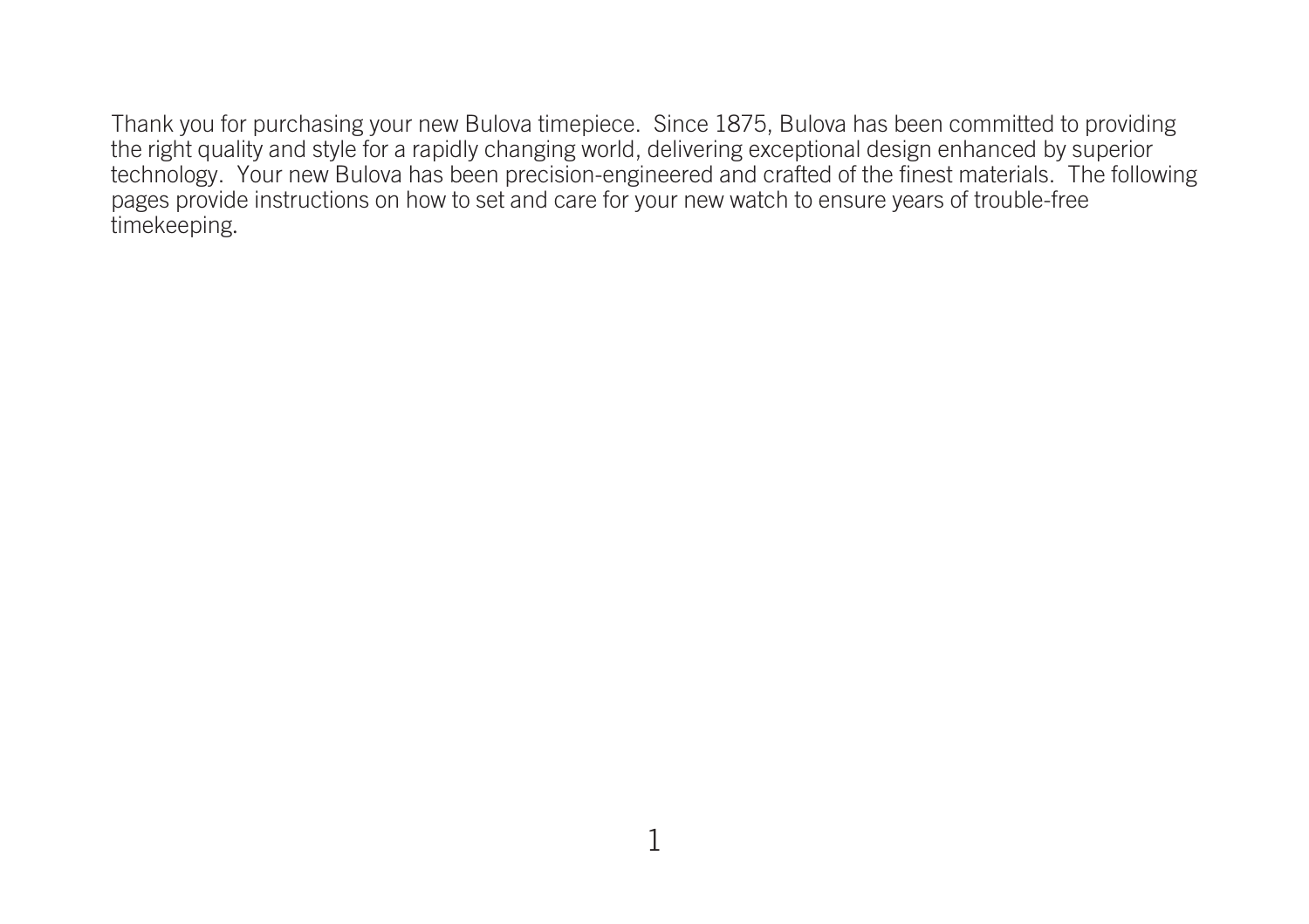## **SIMPLIFIED WATCH SETTING NOTES**

1. Setting crowns have either two in and out positions ( #1 - #2) for watches having no calendar; or, three in and out positions (#1- #2- #3) for watches having a calendar (date or day/date).

2. Watches having a high water resistance of 100 meters or greater frequently have a screw crown. It is necessary to unscrew the crown before setting these watches and re-screw the crowns afterwards.

3. For additional information and complete operating instructions please visit our web site at www.bulova.com. Search using the 5 or 6 character style number of your watch.

## **SETTING WATCHES HAVING 2 OR 3 HANDS ONLY (TWO POSITION CROWN).**

Pull out the setting crown to position #2. Set the hands on time by turning the crown. Push the crown back in to position #1.

# **SETTING WATCHES WITH A PRINTED CALENDAR (3 POSITION CROWNS)**



1. Pull out the setting crown to position #3. Move the hands forward by turning the crown. Observe the date as the hands move past 12 o'clock. When the date changes it is midnight on the watch. Set the hands to correct A.M. or P.M. time. Push the crown back in to position #1

2. Pull the crown out to position #2 for calendar quick setting. The second hand will keep moving. Turn the crown in one direction to adjust the date to the desired number. Turn the crown in the opposite direction if your watch has a day of the week display. After set-

ting, push the crown back in to position #1.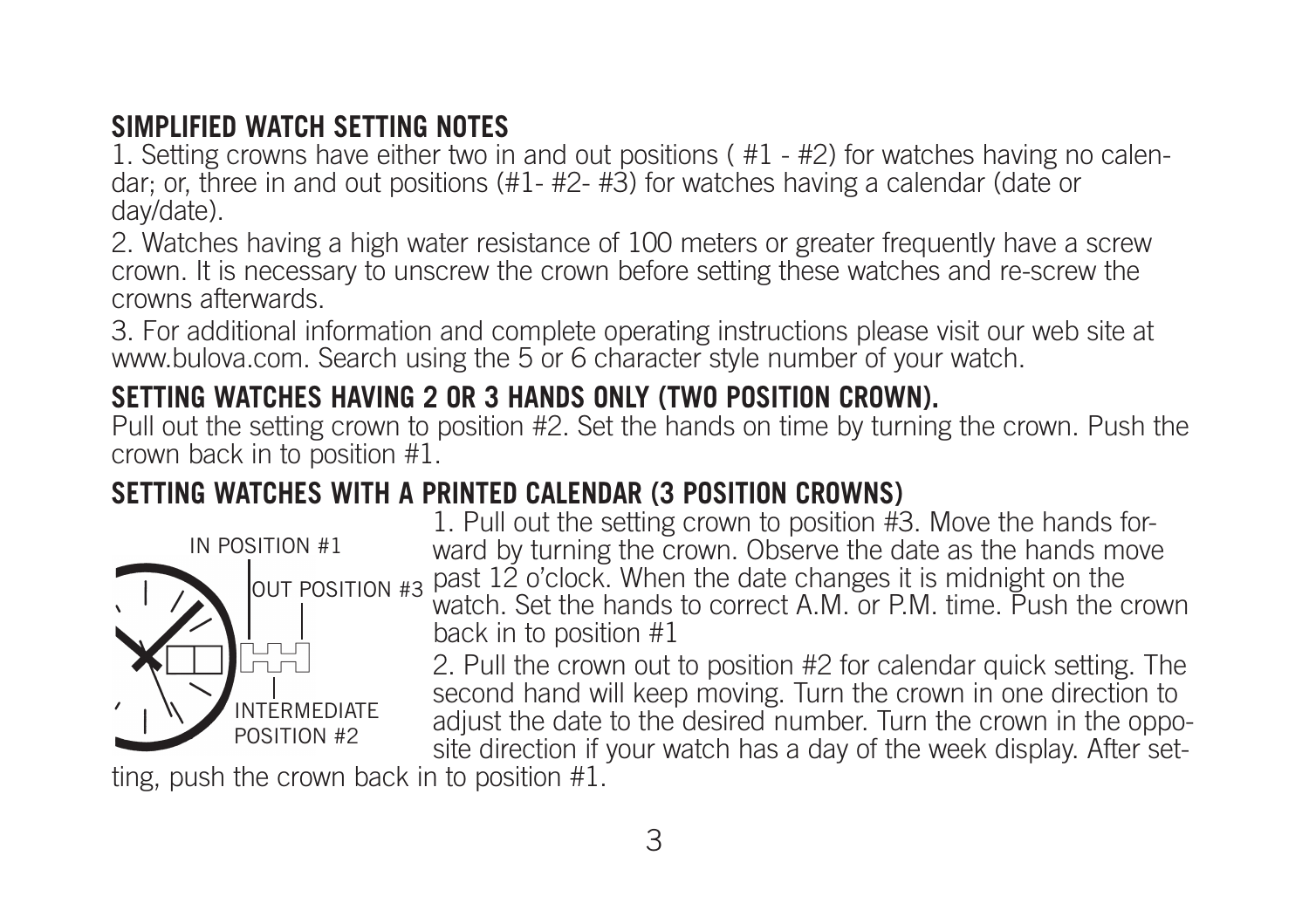**NOTE** - Do NOT make this day/date adjustment when the time on the watch indicates between 9 P.M. and 4 A.M. as it will become incorrect due to the engagement of the changing mechanism. It would then become necessary to readjust the calendar.

## **SETTING AND USING MOST BULOVA CHRONOGRAPH WATCHES**

1. Set the timekeeping hands and calendar (if featured) following the preceding instructions. 2. Check that the chronograph counter hands are at the start position of zero or 12 o'clock. If not, to adjust the chrono seconds counter hand, pull the crown out to position #3, then push the button located at 2 o'clock repeatedly to correctly position this hand. Some chrono watches also have an adjustable 0-60 minute counter. If necessary, push the button located at 4 o'clock to correctly adjust this hand also. Once the hands are adjusted, push the crown back in to position #1.



3. To use the chronograph, push the button at 2 o'clock once. The second counter will start counting. To stop the chronograph at any time, push the button at 2 o'clock once again. 4. To reset the chronograph to the starting position, push the button located at 4 o'clock once.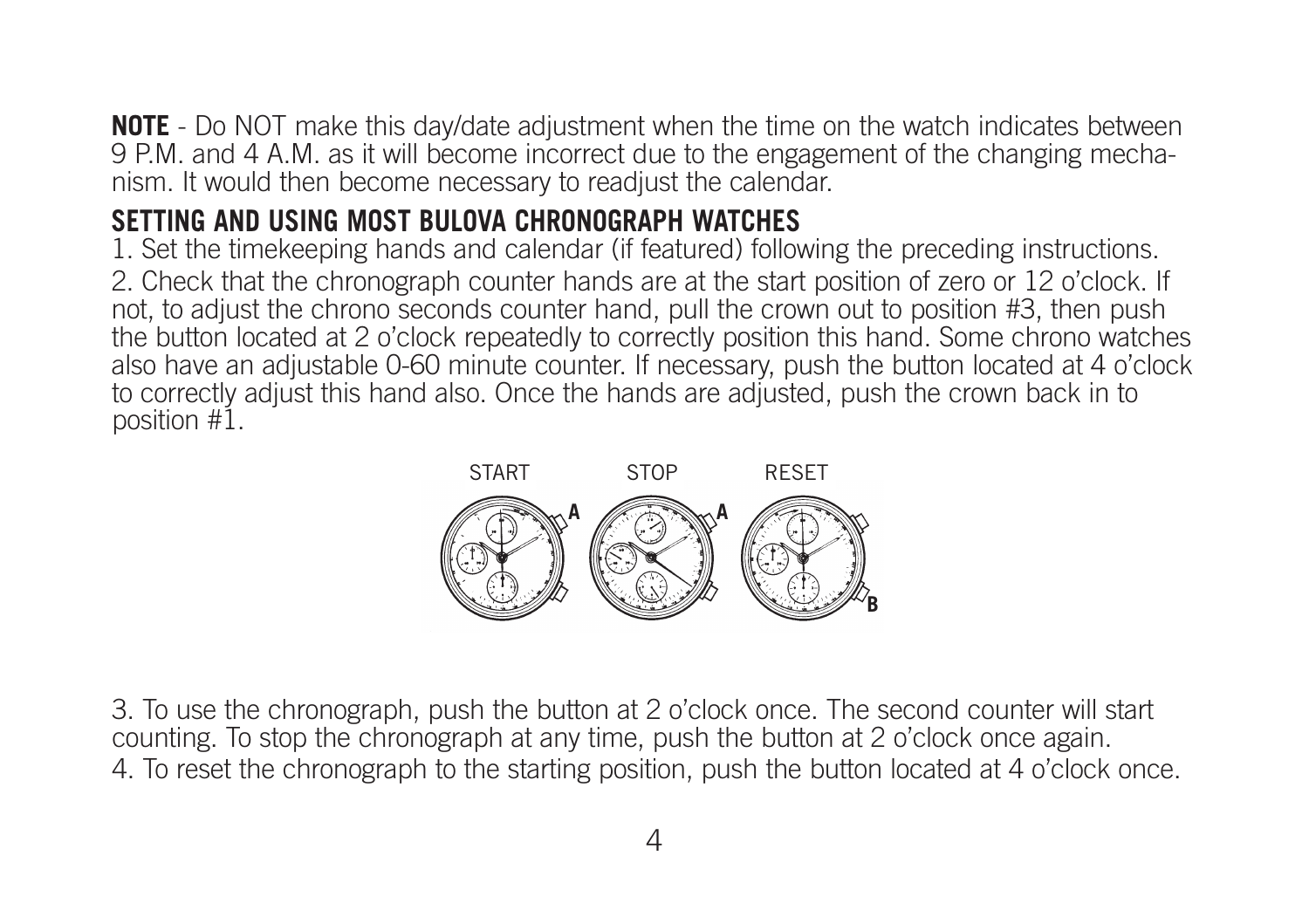#### **SETTING WATCHES HAVING A CALENDAR DISPLAYED BY HANDS ON A SUB-DIAL**

If your watch has small sub-dials numbered 1- 31 and showing the days of the week, then proceed as follows:



1. Pull the crown out to position #3. Move the hands forward by turning the crown. The date changes at midnight and the day of the week will change after the date. Keep moving the hands forward UNTIL THE CORRECT DAY OF THE WEEK SHOWS ON THE DAY HAND. Then set the hands to the correct A.M. or P.M. time. Push the crown back in to position #1.

2. Pull the crown out to position #2 to quick set the date. The second hand will keep moving. Turn the crown slowly to adjust the date to the desired number. Push the crown back in to position #1.